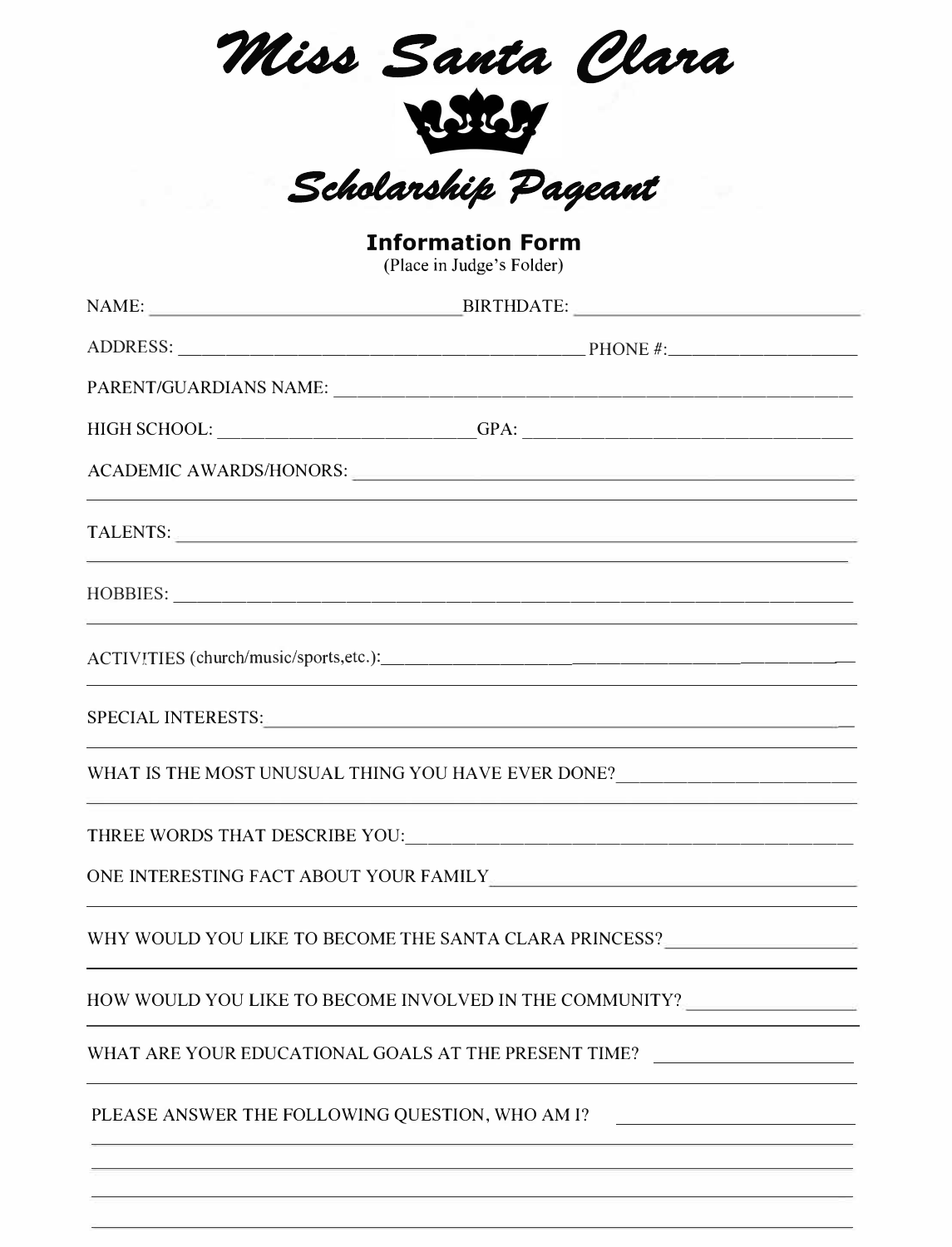# Description of Community Service

The judges will ask you about your community service during your personal interview.

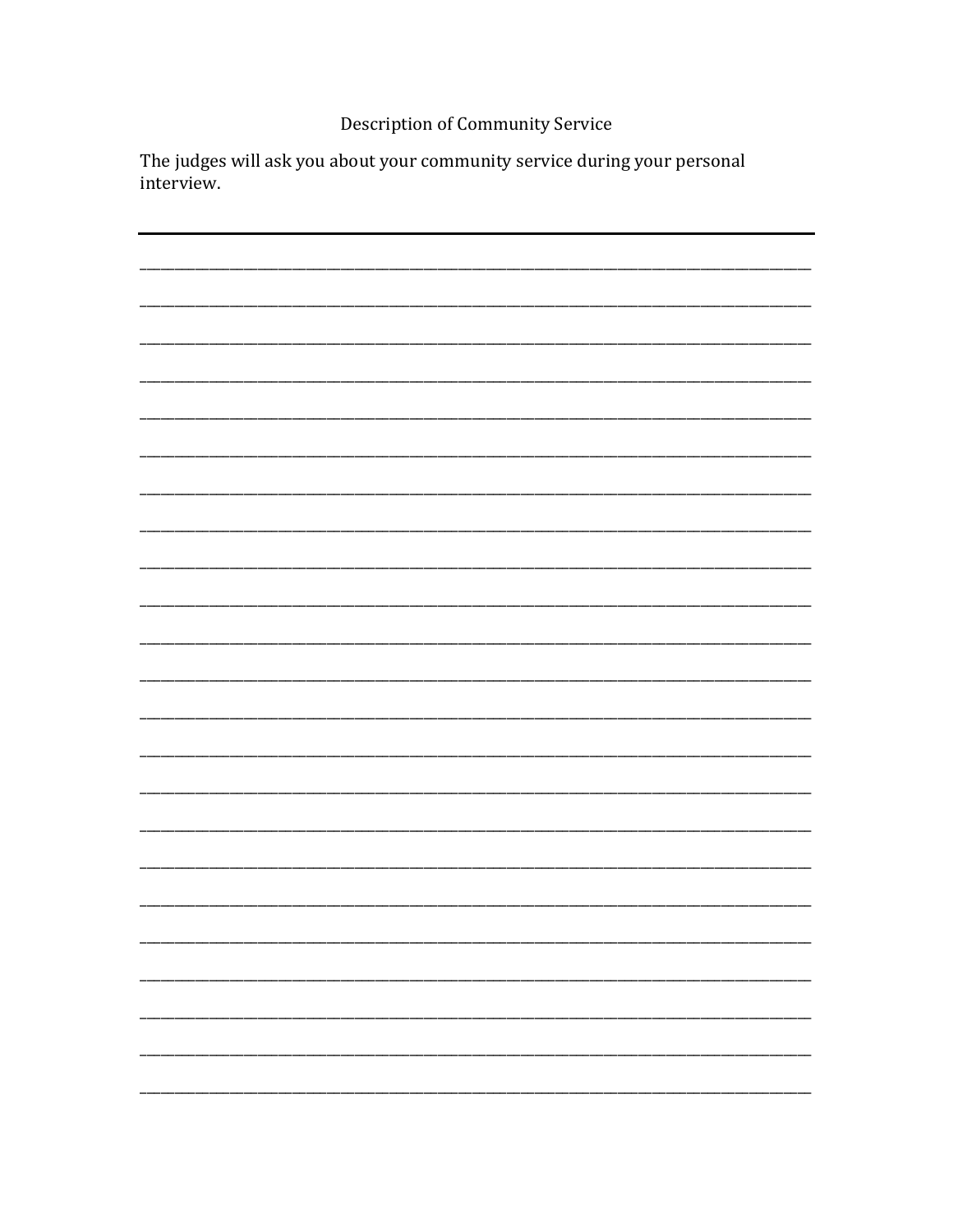|                                                                            |        | Miss Santa Clara                                                                                                                                                                                                               |  |  |  |
|----------------------------------------------------------------------------|--------|--------------------------------------------------------------------------------------------------------------------------------------------------------------------------------------------------------------------------------|--|--|--|
| Scholarship Pageant<br><b>Medical Emergency Form</b><br>(give to Director) |        |                                                                                                                                                                                                                                |  |  |  |
|                                                                            |        |                                                                                                                                                                                                                                |  |  |  |
|                                                                            |        | ADDRESS: Note and the contract of the contract of the contract of the contract of the contract of the contract of the contract of the contract of the contract of the contract of the contract of the contract of the contract |  |  |  |
|                                                                            |        |                                                                                                                                                                                                                                |  |  |  |
|                                                                            |        |                                                                                                                                                                                                                                |  |  |  |
|                                                                            |        |                                                                                                                                                                                                                                |  |  |  |
|                                                                            |        |                                                                                                                                                                                                                                |  |  |  |
|                                                                            |        | DO YOU HAVE ANY KNOWN ALLERGIES? NO YES (IF "YES" PLEASE LIST)                                                                                                                                                                 |  |  |  |
|                                                                            |        | LIST ANY MEDICATIONS YOU ARE CURRENTLY TAKING __________________________________                                                                                                                                               |  |  |  |
|                                                                            |        | LIST ANY MEDICAL PROBLEMS OR MAJOR SURGERIES ___________________________________                                                                                                                                               |  |  |  |
|                                                                            |        | PLEASE LIST TWO PEOPLE WE MAY CONTACT IN THE EVENT PARENTS CANNOT BE REACHED                                                                                                                                                   |  |  |  |
| 1. NAME:<br>PHONE #<br><b>ADDRESS:</b><br><b>RELATIONSHIP:</b>             |        | the control of the control of the con-                                                                                                                                                                                         |  |  |  |
| 2. NAME:<br>PHONE #<br>ADDRESS:<br><b>RELATIONSHIP:</b>                    | WORK # | $\overline{\text{CELL}}$ #                                                                                                                                                                                                     |  |  |  |
| <b>TREATMENT.</b>                                                          |        | IN THE EVENT OF A SERIOUS MEDICAL EMERGENCY, I DO AUTHORIZE THE SANTA<br>CLARA PRINCESS DIRECTOR/STAFF TO MAKE THE NECESSARY ARRANGEMENTS FOR                                                                                  |  |  |  |

| <b>SIGNATURE OF PARENT OR GUARDIAN</b> |  |
|----------------------------------------|--|
|----------------------------------------|--|

## **SIGNATURE OF CONTESTANT DATE**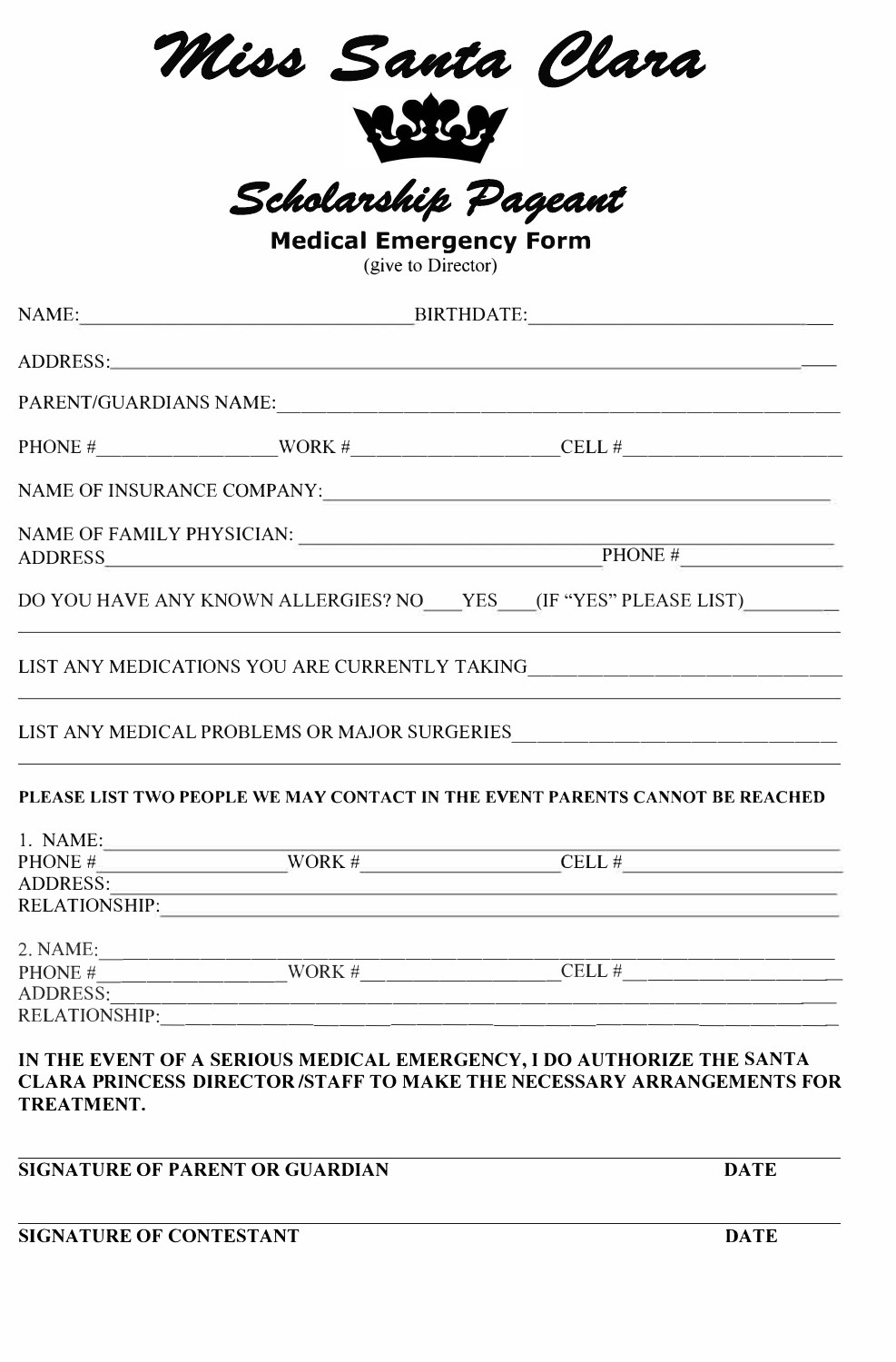*Scholarship Pageant Miss Santa Clara*

# Code of Conduct and Regulations:

**Any Contestant running for the title of Miss Santa Clara or attendants hereby agrees to the following statements and representations:** 

-First and foremost, the position of Miss Santa Clara is a position which must be taken seriously by the young lady who obtains either title.

-The City of Santa Clara requests all contestants running for the Miss Santa Clara titles must reside or be a resident of Washington County or Santa Clara for six months prior to running for the Miss Santa Clara Scholarship Pageant.

-Contestants are at least fourteen years of age and under eighteen years of age, on September 1, 2018 and will not be graduating from high school this 2018 year.

-Miss Santa Clara and attendants must accomplish at least **20 hours** of community service surrounding their community service platform of choice or Washington County Fair and Swiss Days activities.

-Miss Santa Clara and her attendants (as the City of Santa Clara official representatives) must be an exemplary representative of young women of this area, by being intelligent, articulate, highly motivated, caring, talented, and ambitious.

-Whenever Miss Santa Clara and her attendants are seen in public, their appearance will be appropriate to the standards of her title as dictated by the Miss Santa Clara Organization Board. Hair and make-up are to be done and she should be dressed so that she "stands out" among her peers.

- Miss Santa Clara & attendants will conduct themselves in a way that exemplifies class, integrity, virtue, and service.
- Communicates a positive message to the public, "what we say, how we say it, how we look and how we act."
- Members of the Miss Santa Clara Organization Miss Santa Clara & attendants will not display a negative attitude towards fellow royalty members or the Miss Santa Clara Organization Board. This is nonnegotiable and grounds for termination without scholarship.
- Miss Santa Clara and attendants should be looked upon as a inspiration by

the youth and adults of our area and as a role model.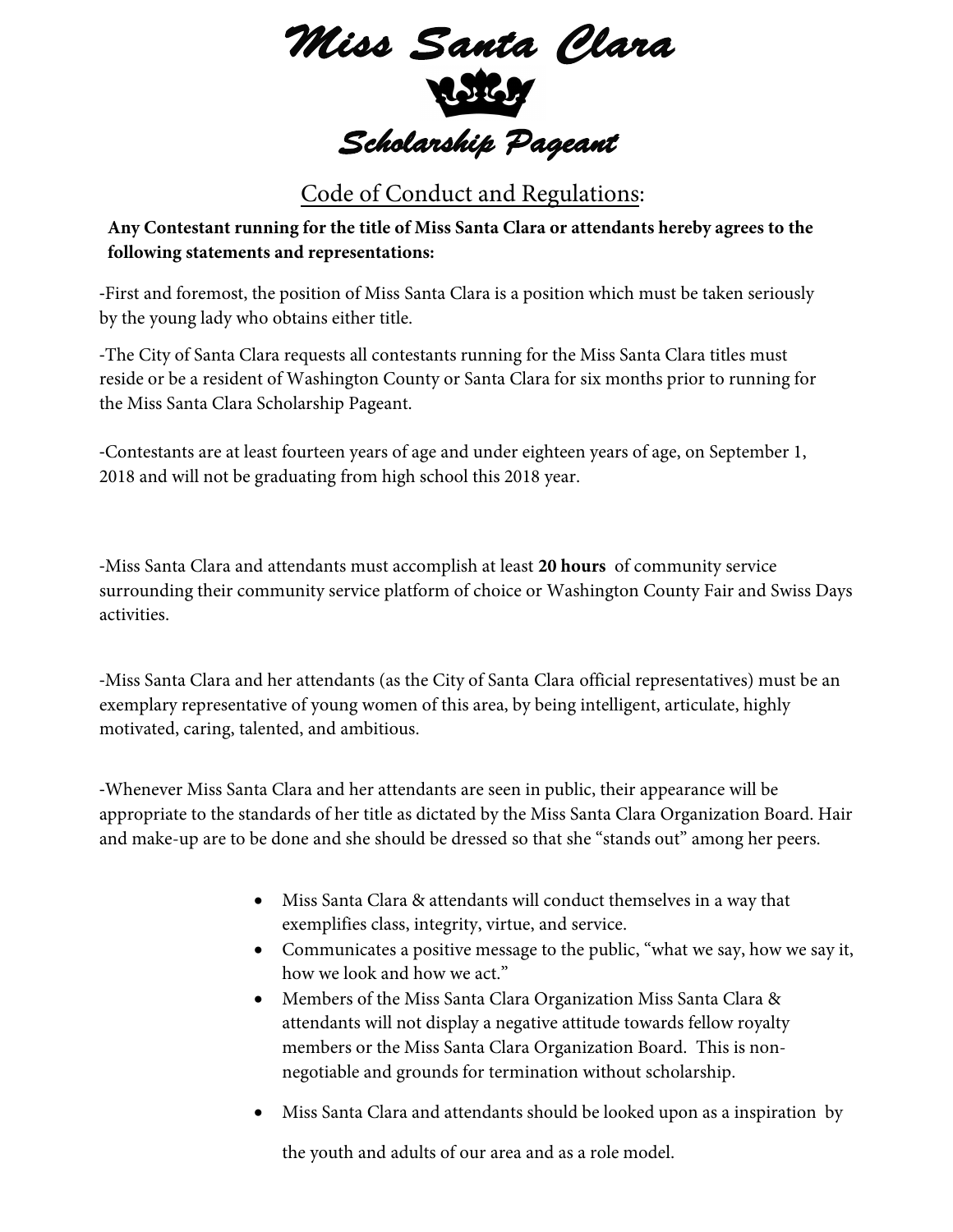Miss Santa Clara and attentants should realize she will be living in a "glass house" during her length of service. She will be expected to represent herself and the Miss Santa Clara Organization with dignity and pride at all times.

- The Miss Santa Clara Scholarship Pageant Organization reserves the right to disqualify or ask to step down anyone who in any way does not maintain the standards of the Miss Santa Clara Brand or who does not represent Santa Clara City in a manner that has been established by the Miss Santa Clara Scholarship Organization Board. Anyone who is threatening/bullying/ harassing (belittling, verbal descriptive words, defamation of character, inappropriate texts) in harming contestants or royalty will be stripped of their title or asked to leave the competition. *This includes time during workshops and competition*.

## **Appearances/Parades/Float Preparation**

-Miss Santa Clara and attendants will make herself available for various appearances throughout her length of service as outlined below:

- All appearances must be coordinated through Monica Bracken Miss Santa Clara Pageant Director.
- Miss Santa Clara will arrange for someone from the royalty to take her place at any scheduled City event she is not able to attend.
- Miss Santa Clara and attendants will monitor calendar/Social Media to attend every Ribbon Cutting that has been scheduled Santa Clara City. The Board will take into consideration and be flexible with the demands of school, job, extra curricular or family events, but expect her to uphold the duties as well.

-Parents/Guardians become members of the Miss Santa Clara Committee for their daughter's year of service and should make themselves available when needed. They will take part in event planning, building and driving float for parades, help chaparone at events, and pageant planning.

-Miss Santa Clara and attendants must be available to represent the Santa Clara City at the below **mandatory** events:

- 1st of June: Washington County Princess Tea
- August: Washington County Fair
	- Participation in the festivities is expected and includes:
		- \*Perform talent at Princess Showcase
		- \*Ribbon Cutting
		- \*Washington County Fair Parade
		- \*Participate in other events as scheduled.
- September: Lions Dixie Roundup parade
- 4th week in September: Swiss Days \*Scheduled events TBA
- Participate in design and building of 2018/2019 float
- 2019 Pageant planning and workshops. (Page 2)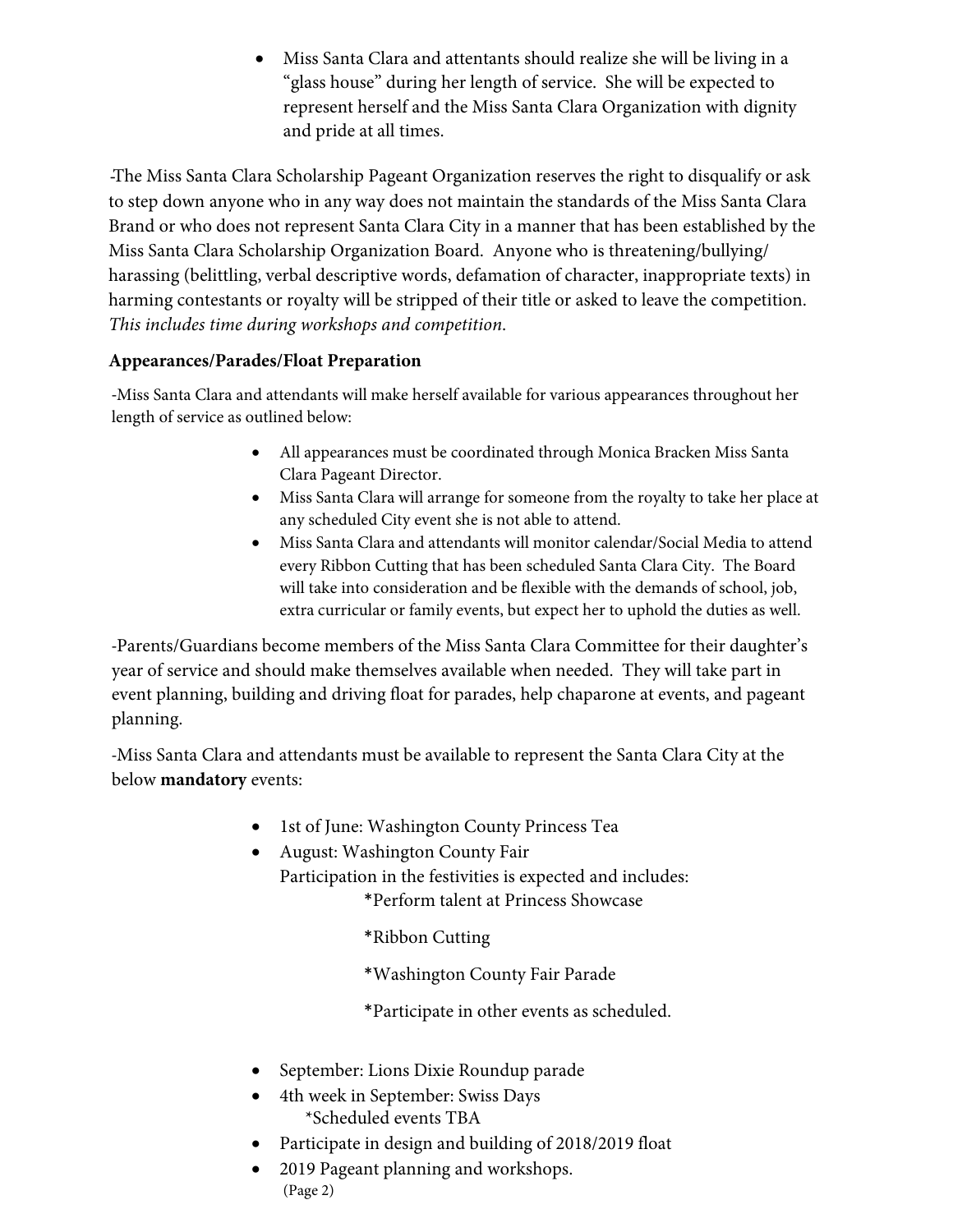-The above events are required for **Full Royalty**. You may miss one (1) Parade if prearranged with the Director. The Miss Santa Clara Organization reserves the right to deduct up to 10% of your scholarship per missed event. This includes a "no-show" to an event where you previously agreed to go.

-Many additional service oriented events are arranged for the whole Royalty to participate in throughout the year. Where these are optional for the attendants, if you commit to attending, you must do so. You will be notified of these opportunities each month.

## **Social Media/Phone**

- Miss Santa Clara & attendants are expected to help promote on Social Media Accounts: Facebook & Instagram.
- Miss Santa Clara & attendants or parents are expected to have a cell phone so they can easily be contacted.
- The Miss Santa Clara Organization will have its own Social Media Accounts.

#### **Scholarships**

-Miss Santa Clara and attendants will serve one full year and fulfill duties before requesting scholarships. The year of service starts when the crown is placed upon a contestant's head until the next year when the Miss Santa Clara gives her crown away. Contestants must submit a request form to the Miss Santa Clara Scholarship Pageant for her said scholarship during the period allowed; otherwise her right to request funds will be forfeited.

• Royalty scholarship will be held in the account for 2-3 years after their reign.

#### **Pageant Day/Rehearsal Rules**

-On the day of the pageant, tech/dress rehearsal, all contestants will abide by the following rules:

- May not speak with any of the pageant judges except during interview
- May have one professional hair/makeup stylist
- No one will be permitted backstage or in the dressing rooms except stylist, contestants, and approved board members. This includes no mothers, sisters, aunts, boyfriends, choreographers, etc. (Page 3)